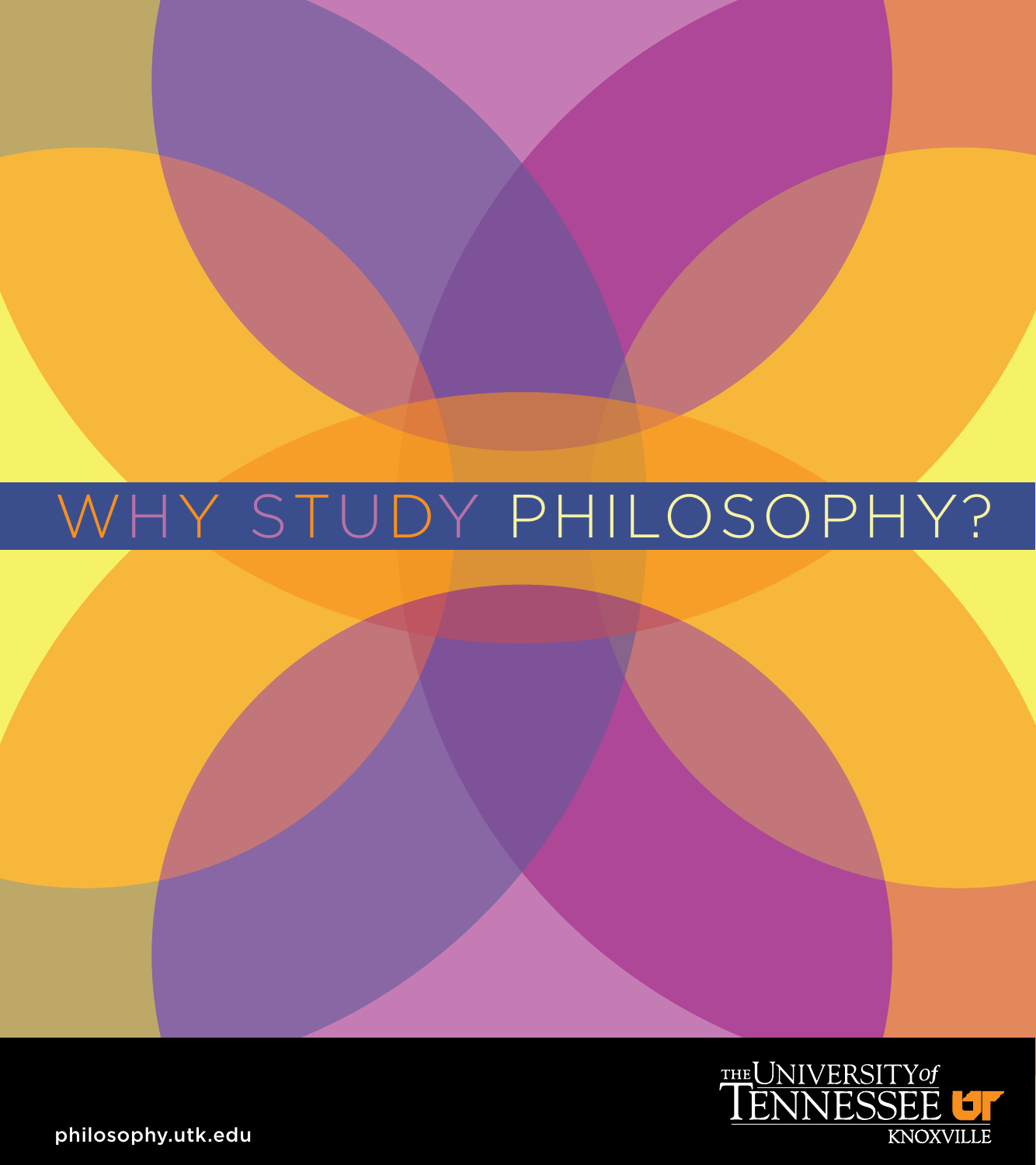Philosophy majors find career opportunities in the humanities, the social sciences, the natural sciences, the exact sciences, and in many professions, because they have been trained to examine the basic questions that range across these areas. Philosophy majors from UT have found careers in **business, government, medicine, teaching, law/advocacy, science, journalism/media, social services, and academic philosophy.**

Employers in many fields value the education and training of philosophy majors to

• **Metaphysics:** What is reality?

- **Epistemology:** What is knowledge?
- **Logic:** What is the structure of reason or reasoning?
- **Philosophy of mind:** What are minds? What is thought? How do they relate to their objects and to the world?
- **Philosophy of language:** How does language function as a medium of thought?
- **Philosophy of science:** What is science? How is it able to give us knowledge of the world?
- **Ethics:** What are values? How should we live? What makes an action right or wrong, good or bad?
- **Political philosophy:** What is political authority? What would just institutions look like?
- **Philosophy of religion:** Is God possible? Can we know whether God exists? Is faith rational?

In all of the above fields of inquiry, the questions philosophy pursues are fundamental. And fundamental questions are often the most difficult. Philosophy is sometimes able to settle such questions but more often it makes progress by clarifying the questions, exploring the relationships between the ideas involved in asking and answering them, and limiting the range of plausible answers.

Many students entering the university are unfamiliar with the academic study of philosophy because they did not have the opportunity to take a philosophy class in high school. This should not be viewed as a roadblock but as an open path to discovery. Long before entering the university, students often find themselves reflecting on what are in fact central philosophical questions, ones arising from aspects of their own experience as human beings.

In the 21st century, mastery of the basic skills of reading, writing, and math is no longer enough. Increasingly, almost any job that pays more than minimum wage today—both blue and white collar requires employees who know how to solve a range of intellectual and technical problems. In addition, we face an exponential increase of readily available information, new technologies that are constantly changing, and more complex societal challenges. Thus, work, learning, and citizenship in the 21st century demand that we all know how to think—to reason, analyze, weigh evidence, problem-solve. Effective communication, curiosity, and critical thinking skills...are much more than just the traditional desirable outcomes of a liberal arts education. They are essential competencies and habits of mind for life in the 21st century."

A 2008 study found that by mid-career, philosophy majors earn on average \$81,200 a year—more than students majoring in chemistry, marketing, information technology, business management, and many other fields. See *payscale.com/2008-best-colleges/ degrees.asp* for a full list of best undergraduate college degrees by salary.

- think critically • question assumptions
- analyze arguments
- speak and write clearly
- see the big picture
- understand alternative perspectives

Of course, your immediate employment prospects and earnings will be determined not only by your major, but by your grades, your work experience (including internships), and your planning.

There are many fields of inquiry in philosophy:

Career Prospects

## Just for Fun! Test Your Philosophy Acumen

What do you know about the philosophers listed below? Can you situate them in history or describe the philosophical tradition to which they belong?

Democritus Montaigne Jürgen Habermas John Dewey Simone de Beauvoir Aristotle W.V.O. Quine

John Locke Mary Wollstonecraft Julia Kristeva Baruch Spinoza Boethius Elizabeth Anscombe Iris Murdoch

Jacques Derrida Hannah Arendt Jean-Paul Sartre Immanuel Kant René Descartes Plato



Tony Wagner (Harvard Graduate School of Education), *The Global Achievement Gap: Why Even Our Best Schools Don't Teach the New Survival Skills Our Children Need—And What We Can Do About It.* New York: Basic Books, 2008.